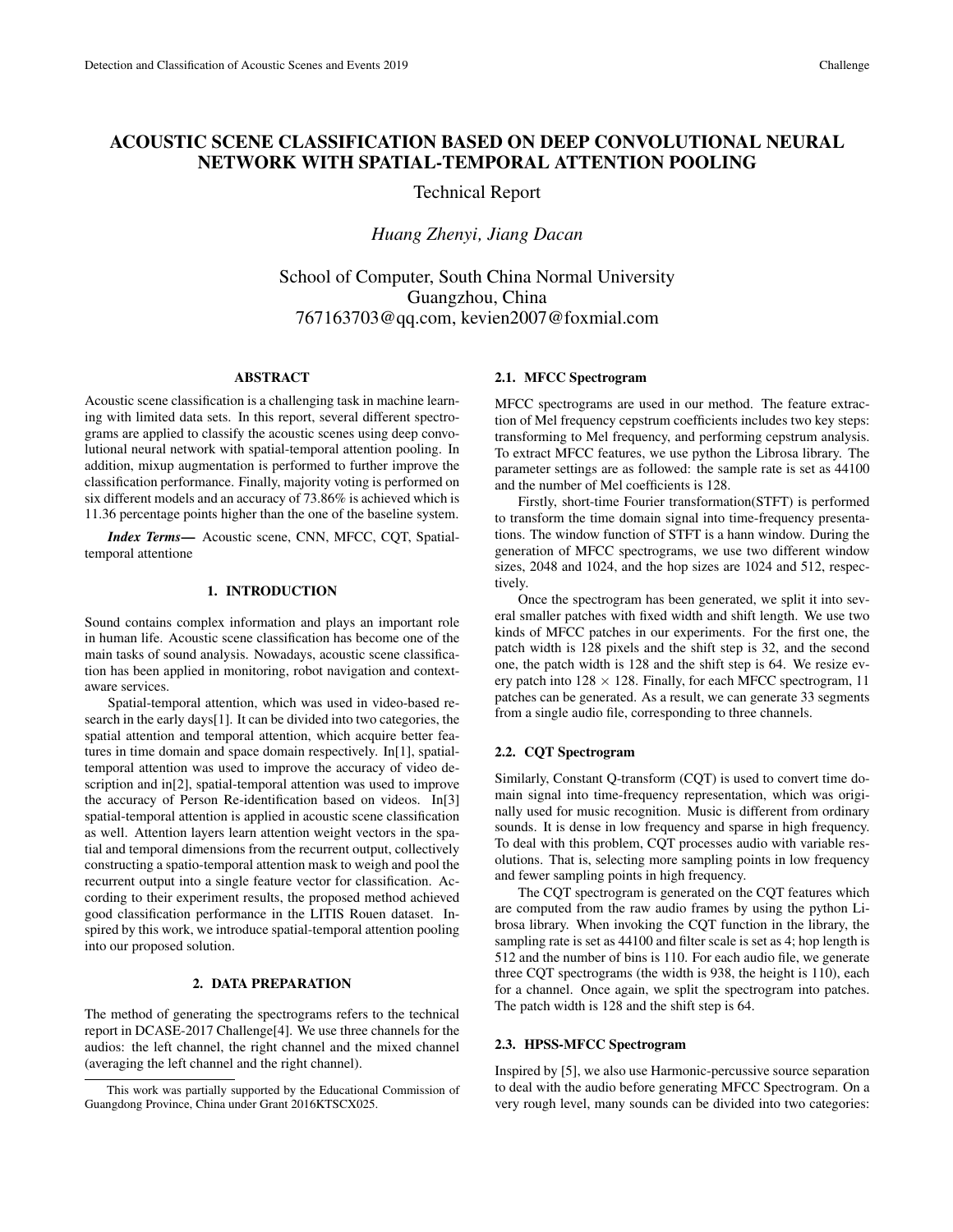| Table 1: DCNN model with Spatial-temporal attention pooling |
|-------------------------------------------------------------|
| Input $1 \times 128 \times 128$                             |
| $3 \times 3$ Conv(pad-'SAME', stride-2)-64-BN-ReLu          |
| $3 \times 3$ Conv(pad-'SAME', stride-1)-64-BN-ReLu          |
| $2 \times 2$ MaxPooling(stride-2,1)                         |
| $3 \times 3$ Conv(pad-'SAME', stride-1)-128-BN-ReLu         |
| $3 \times 3$ Conv(pad-'SAME', stride-1)-128-BN-ReLu         |
| $2 \times 2$ MaxPooling(stride-2,1)                         |
| $3 \times 3$ Conv(pad-'SAME', stride-1)-256-BN-ReLu         |
| $3 \times 3$ Conv(pad-'SAME', stride-1)-256-BN-ReLu         |
| $1 \times 1$ Conv(pad-'SAME', stride-1)-256-BN-ReLu         |
| $2 \times 2$ MaxPooling(stride-2,1)                         |
| $3 \times 3$ Conv(pad-'SAME', stride-1)-512-BN-ReLu         |
| $3 \times 3$ Conv(pad-'SAME', stride-1)-512-BN-ReLu         |
| $1 \times 1$ Conv(pad-'SAME', stride-1)-512-BN-ReLu         |
| $2 \times 2$ MaxPooling(stride-2,1)                         |
| Spatial-Temporal Attention pooling                          |
| Fully connected layer-10-ReLu                               |
| 10-way SoftMax                                              |

harmonic or percussive sounds. The goal of harmonic-percussive source separation (HPSS) is to decompose a given input signal into a sum of two component signals, one consisting of all harmonic sounds and the other consisting of all percussive sounds. In our experiment, the method applied to separate harmonic source and percussive source is the same to the one of [5].

### 3. NETWORK ARCHITECTURE

#### 3.1. Deep Convolutional Neural Network

Similar to [4], we adopt a DCNN model to perform acoustic scene classification, which follows a VGG style network. Our network architecture is depicted in Table 1. After multiple layers of convolution and maxpooling, we add the spatial-temporal attention pooling layer.

### 3.2. Spatial-Temporal Attention pooling

As shown in Table 1, after four layers of convolution and pooling, we obtain the output  $\theta \in R^{4 \times 64 \times 512}$ . Then  $\theta$  is reshaped to  $O \in$  $R^{S \times T}$ , where  $S = 4 \times 512$  and  $T = 64$ . S is considered as spatial domain and T is considered as temporal domain.

After O is obtained, we have to learn a spatial-temporal attention mask to pool and reduce it into a single feature vector.  $a^{tem} \in R^T$  and  $a^{spa} \in R^S$  are two attention vectors, where  $a^{tem}$ for temporal attention and  $a^{spa}$  for spatial attention.[3] We have the following formula:

$$
a_t^{tem} = \left(\frac{exp(f(o_t))}{\sum_{i=1}^T exp(f(o_i))}\right),\tag{1}
$$

$$
a_s^{spa} = \left(\frac{exp(\bar{f}(\bar{o}_t))}{\sum_{i=1}^S exp(\bar{f}(\bar{o}_i))}\right),\tag{2}
$$

In (1) and (2),  $a_t^{tem}$  is the temporal attention weight at the time index  $t, 1 \le t \le T$ . Similarly,  $a_s^{spa}$  is the spatial attention weight at

the spatial index s,  $1 \leq s \leq S$ .  $o_t$  represents the column of O at the column (i.e. temporal) index t and  $\bar{\sigma}_s$  represents the row of O at the row (i.e. spatial) index s. f and  $\bar{f}$  are the scoring functions of temporal and spatial attention layers, and they can be computed as:

$$
f(o) = o^T W,
$$
\n(3)

$$
\bar{f}(\bar{o}) = \bar{o}^T \bar{W},\tag{4}
$$

In(3) and (4), W and  $\bar{W}$  are the trainable weight matrices.

$$
A = a^{spa} \otimes a^{tem}, \tag{5}
$$

In (5), we obtain the spatial-temporal attention mask A by vector outer product between  $a^{spa}$  and  $a^{tem}$ 

$$
x_s = \sum_{t=1}^{T} \tanh(A_{st}O_{st}), s \in [1, S]
$$
 (6)

Finally, We get the feature vector  $x \in R^S$  in (6). we do elementwise multiplication between the output O and the spatial-temporal attention mask A. Next, use a tanh activation prior to the summation.Inspired by[6], because of the output x range $(-1,1)$ , it is said that tanh activation does not only suppress the irrelevant features but also enhances the informative ones in the resulting feature vector x. In the end, the obtained feature vector x will be sent to a fully Connected layer to complete classification.

#### 4. DATA AUGMENTATION

Because of the insufficient training data, it is necessary to expand the training data, which is expected to improve the generalization ability of the model. Mixup[7] is an effective data augmentation method proposed in 2017. Mixup had proposed a general augmentation approach: mixing different samples of the training set according to their weights, and mixing labels according to their weights.The method is as follows:

$$
X = \lambda X_i + (1 - \lambda)X_j \tag{7}
$$

$$
y = \lambda y_i + (1 - \lambda)y_j \tag{8}
$$

Where,  $\lambda \in [0, 1]$  and it is acquired by sampling from the beta distribution  $Beta(\alpha, \alpha)$ ,  $\alpha \in (0, \infty)$ . Note that  $\alpha$  is a hyper parameter. Xi and Xj are different data, yi and yj are their corresponding label. In our experiment, we use the mixup to augment the MFCC and HPSS-MFCC spectrograms.

#### 5. PROPOSED METHOD

In our experiment, we have totally trained six models. From the Figure 1, we totally used three different methods to generate spectrogram. When generating MFCC spectrogram, two different window sizes and hop sizes are used. The first one is 2048 window size and 1024 hop size, the second one is 1024 window size and 512 hop size. When generating the HPSS-MFCC spectrograms, the first setting is applied. Consequently, we totally have four different types of spectrograms. They are  $MFCC_{2048,1024}$ ,  $MFCC_{2048,1024}$ , CQT, HPSS-MFCC<sub>2048,1024</sub>. We trained six models with two similar networks, one having a spatial-temporal attention pooling layer,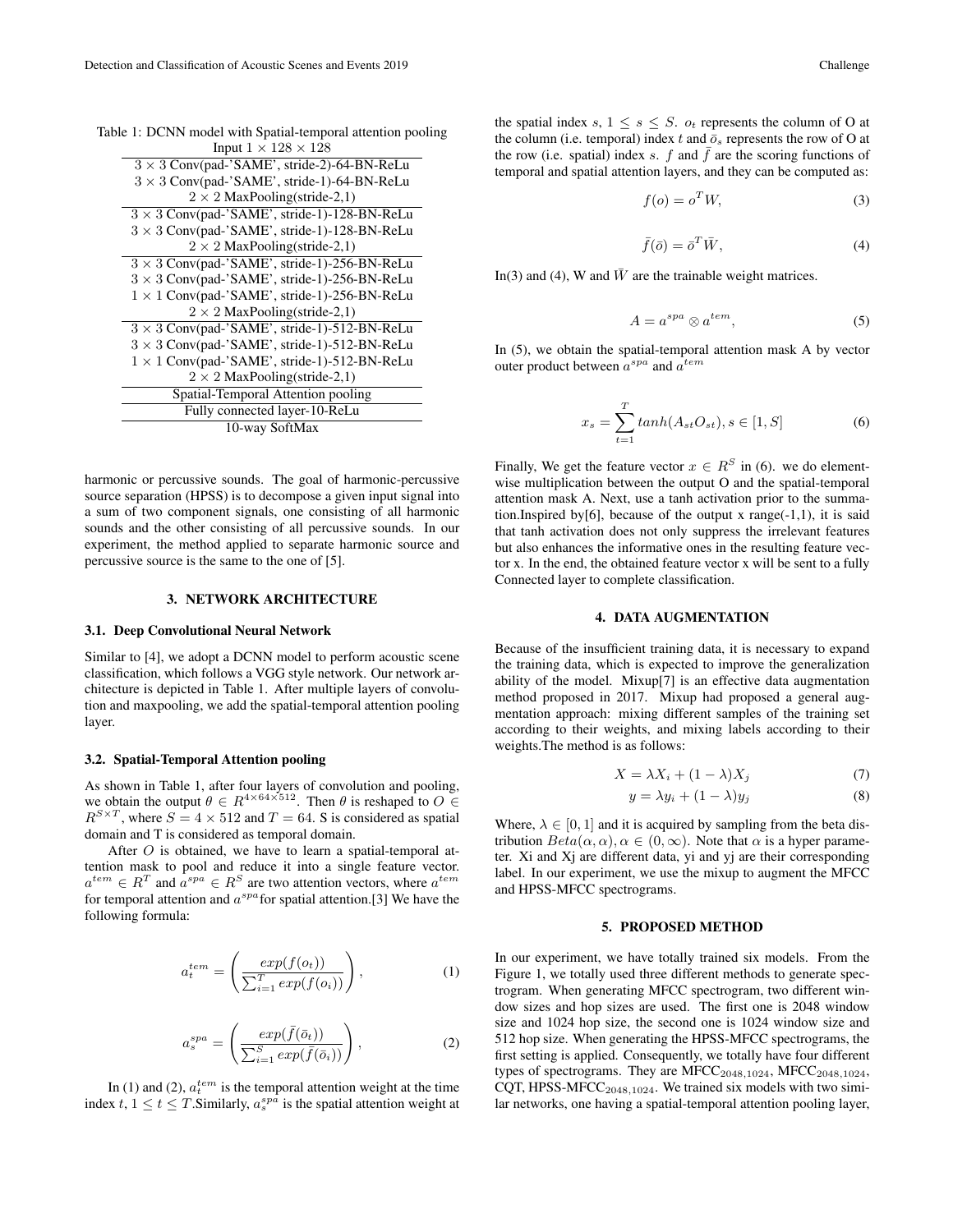

Figure 1: Spectrogram Generation Method

while the other one having not. Except for the spatial-temporal attention pooling layer, the two networks are totally identical. The one with the spatial-temporal attention pooling layer is denoted as  $DCNN^{sp}$  in the remainder of this report, and the other one is denoted as  $DCNN^{nonsp}$ . The six models are as follows:

(1) MFCC model: MFCC<sub>2048,1024</sub> is fed into DCNN<sup>nonsp</sup> as input. (2) MFCC-STAP model: MFCC<sub>2048,1024</sub> is fed into DCNN<sup>sp</sup> as input.

(3) MFCC-STAP-mixup model: Mixup augmentation is performed on the MFCC<sub>2048,1024</sub> data and the DCNN<sup>sp</sup> is applied upon them. (4) CQT+MFCC model: CQT and MFCC $_{1024,512}$  are organized as two channels which are fed into the  $DCNN^{nonsp}$  network.

(5) CQT+MFCC-STAP model: CQT and MFCC $_{1024,512}$  are organized as two channels which are fed into the  $DCNN^{sp}$  network.

(6) MFCC(HPSS)-STAP-mixup model: Mixup augmentation is performed on the HPSS-MFCC<sub>2048,1024</sub> data and the DCNN<sup>sp</sup> is applied upon them.

As shown in Figure2, we integrate 6 models using majority vote method upon each sample probability.

#### 6. EXPERIMENTS AND RESULT

### 6.1. Datasets

The dataset for this task is the TAU Urban Acoustic Scenes 2019 dataset, consisting of recordings from various acoustic scenes. This dataset extends the TUT Urban Acoustic Scenes 2018 dataset with other 6 cities to a total of 12 large European cities. For each scene class, recordings were done in different locations; for each recording location there are 5-6 minutes of audio. The original recordings were split into segments with a length of 10 seconds that are provided in individual files. Available information about the recordings include the following: acoustic scene class, city, and recording location. The dataset includes 10 scenes which are Airport, Indoor shopping mall, Metro station, Pedestrian street, Public square, Street with medium level of traffic, Travelling by a tram, Travelling by a bus, Travelling by an underground metro, Urban park. In order to improve the accuracy of the experiment, we use 5-fold cross validation in our experiment.

#### 6.2. Experimental parameters

In the experiment, the initial learning rate was set as 0.0001, and the batch size was set as 256. In the training process, we set the number of epochs as 100. In order to accelerate training, we used early stop strategy. Specifically, if the accuracies of 20 consecutive epochs did not improve, the training will be terminated in advance. We also use the L2-Regularization with a weight decay of 0.0005.

Note that for the CQT+MFCC and CQT+MFCC-STAP models, there are several differences of network parameters from the ones presented in Table 1. Firstly, the input of the network is  $2 \times 128 \times 128$ , where CQT and MFCC act as one channel, respectively. Second, the first convolution stride in the first layer is set as 1, and the output channels of all convolutions in the third layer are set to 256. As a result, we gain an  $O \in R^{4 \times 128 \times 256}$  as the input of the spatial-temporal attention pooling layer.

#### 6.3. Ensemble method

Majority voting is a straightforward and simple method in this situation. Specifically, each sample produces one vote and the class which wins the most votes is considered as the final result. As shown in Table 2, with the ensemble of six models, an accuracy of 73.86% is achieved for the TAU Urban Acoustic Scenes 2019 dataset.

#### 6.4. Result

Experimental results are demonstrated in Table 2. As we can see, all the results have outperformed, the one of the baseline system. In addition, by ensemble the six models, the accuracy is greatly improved (which is 73.8% here). Table 3 describes the per scene accuracy in audio in the best model.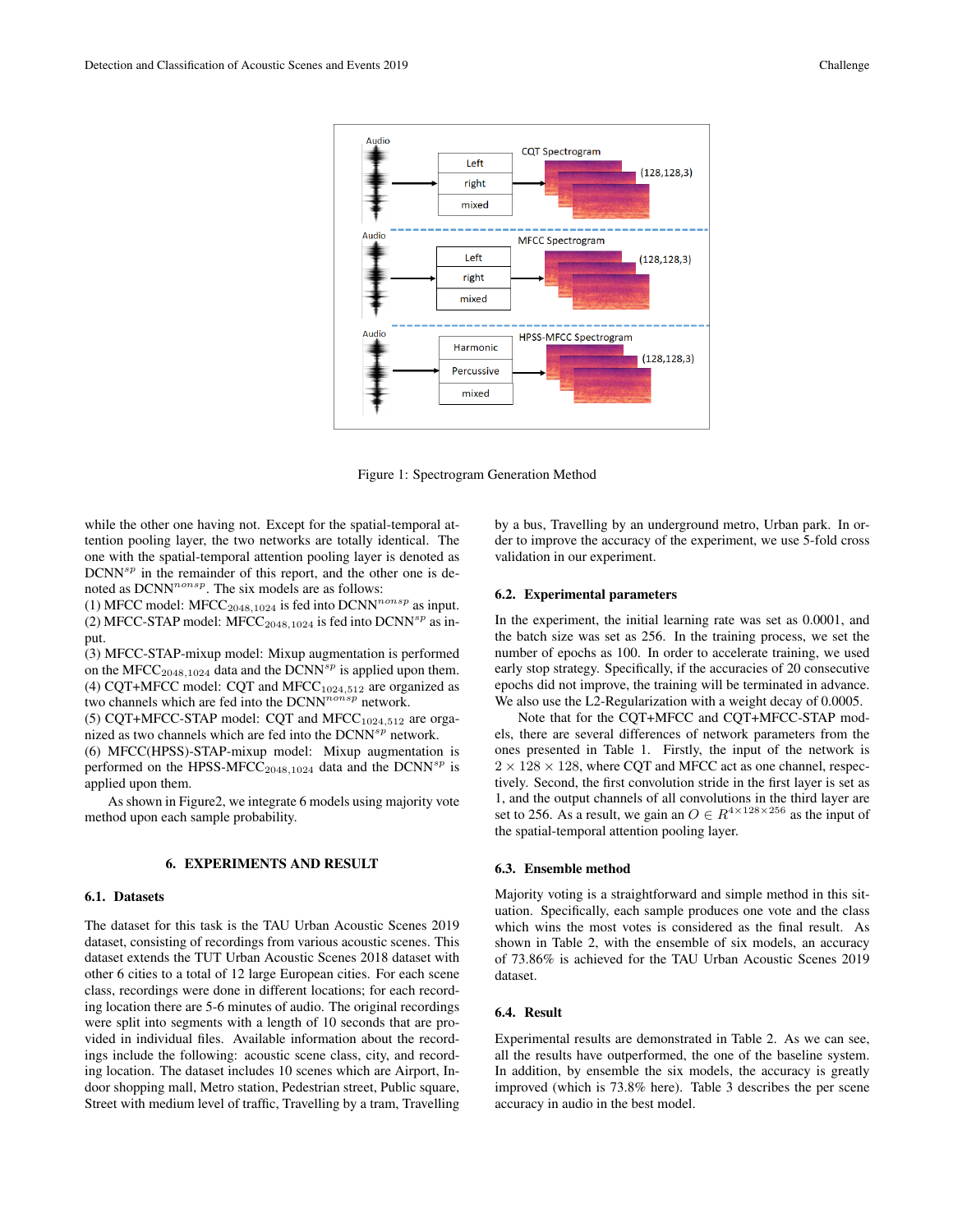

#### Figure 2: The ensemble method

Table 2: Classification results of Development dataset. STAP: Spatial-Temporal Attention pooling. HPSS: Harmonic-percussive source separation

| Models                | Accuracy(Development) |
|-----------------------|-----------------------|
| <b>Baseline</b>       | 62.5% ( $\pm 0.6$ )   |
| <b>MFCC</b>           | 63.2% $(\pm 0.5)$     |
| MFCC-STAP             | 69.6 % ( $\pm 0.5$ )  |
| MFCC-STAP-mixup       | 71.1\% $(\pm 0.5)$    |
| COT+MFCC              | 68.8% ( $\pm 0.5$ )   |
| CQT+MFCC-STAP         | 68.1% $(\pm 0.5)$     |
| MFCC(HPSS)-STAP-mixup | 65.5% ( $\pm 0.5$ )   |
| Ensemble model        | 73.86%                |

#### 7. CONCLUSION

In this paper, we use a variety of spectrograms(such as MFCC, CQT, and HPSS-MFCC spectrograms) to classify scenes. In addition, we use the spatial-temporal attention pooling to promote the classification performance. According to our experimental results,the accuracy of single best model is 71.1%,which is 8.6 percentage points higher than that of the baseline. However, when ensemble model is considered, the best result is 73.86%, which is 11.36 percentage points higher than that of baseline.

### 8. REFERENCES

[1] Y. Tu, X. Zhang, B. Liu, and C. Yan, "Video description with spatial-temporal attention," in *Proceedings of the 25th ACM in-*

| Table 3: classification accuracy of per scene |                 |                   |  |
|-----------------------------------------------|-----------------|-------------------|--|
| Scene label                                   | <b>Baseline</b> | Ensemble accuracy |  |
| Airport                                       | 48.4%           | 78.3%             |  |
| <b>Bus</b>                                    | 62.3 $%$        | 91.0%             |  |
| Metro                                         | 65.1%           | 67.1%             |  |
| Metro station                                 | 54.5%           | 67.1%             |  |
| Park                                          | 83.1%           | 90.7%             |  |
| Public square                                 | 40.7%           | 54.2%             |  |
| Shopping mall                                 | 59.4%           | 69.2%             |  |
| Street, pedestrian                            | 60.9%           | 61.0%             |  |
| Street, traffic                               | 86.7%           | 91.1%             |  |
| Tram                                          | 64.0 $%$        | 67.9%             |  |

*ternational conference on Multimedia*. ACM, 2017, pp. 1014– 1022.

- [2] S. Rao, T. Rahman, M. Rochan, and Y. Wang, "Video-based person re-identification using spatial-temporal attention networks," *arXiv preprint arXiv:1810.11261*, 2018.
- $[3]$  H. Phan, O. Y. Chén, L. Pham, P. Koch, M. De Vos, I. McLoughlin, and A. Mertins, "Spatio-temporal attention pooling for audio scene classification," *arXiv preprint arXiv:1904.03543*, 2019.
- [4] Z. Weiping, Y. Jiantao, X. Xiaotao, L. Xiangtao, and P. Shaohu, "Acoustic scene classification using deep convolutional neural network and multiple spectrograms fusion," in *Detection and Classification of Acoustic Scenes and Events 2017 Workshop (DCASE2017)*, 2017.
- [5] M. Müller, "Harmonic percussive source separation."